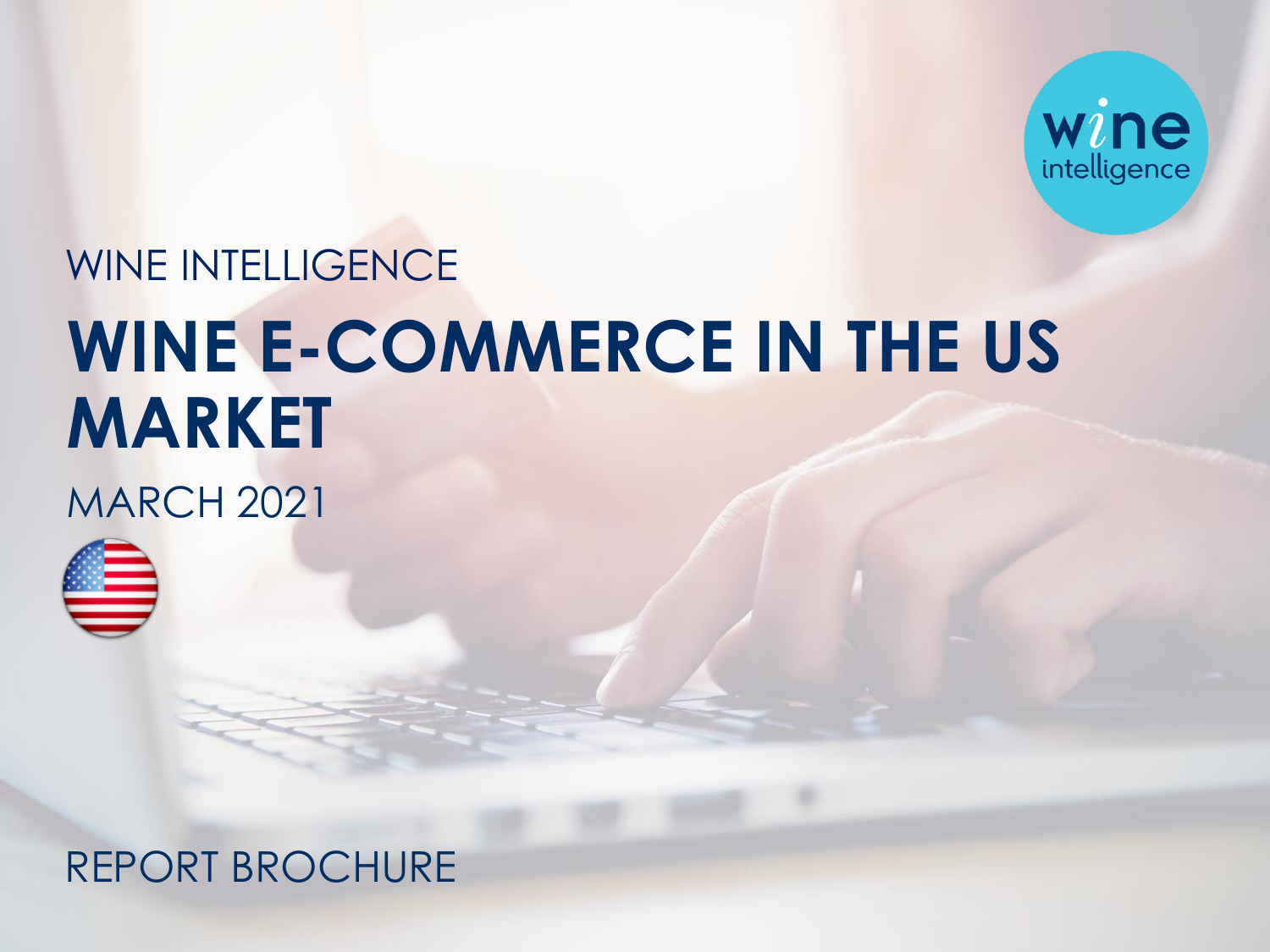## **PRICING**



#### **Options to pay online or via invoice**

[Learn more about Report Credit Bundles, which can be used to buy multiple](https://www.wineintelligence.com/downloads/report-credit-bundle/) reports and save 30% on the price of buying reports individually.

#### **First time buyer, small business and academic discounts available.**

Please contact [reports-shop@wineintelligence.com t](mailto:reports-shop@wineintelligence.com)o enquire.

intelligenc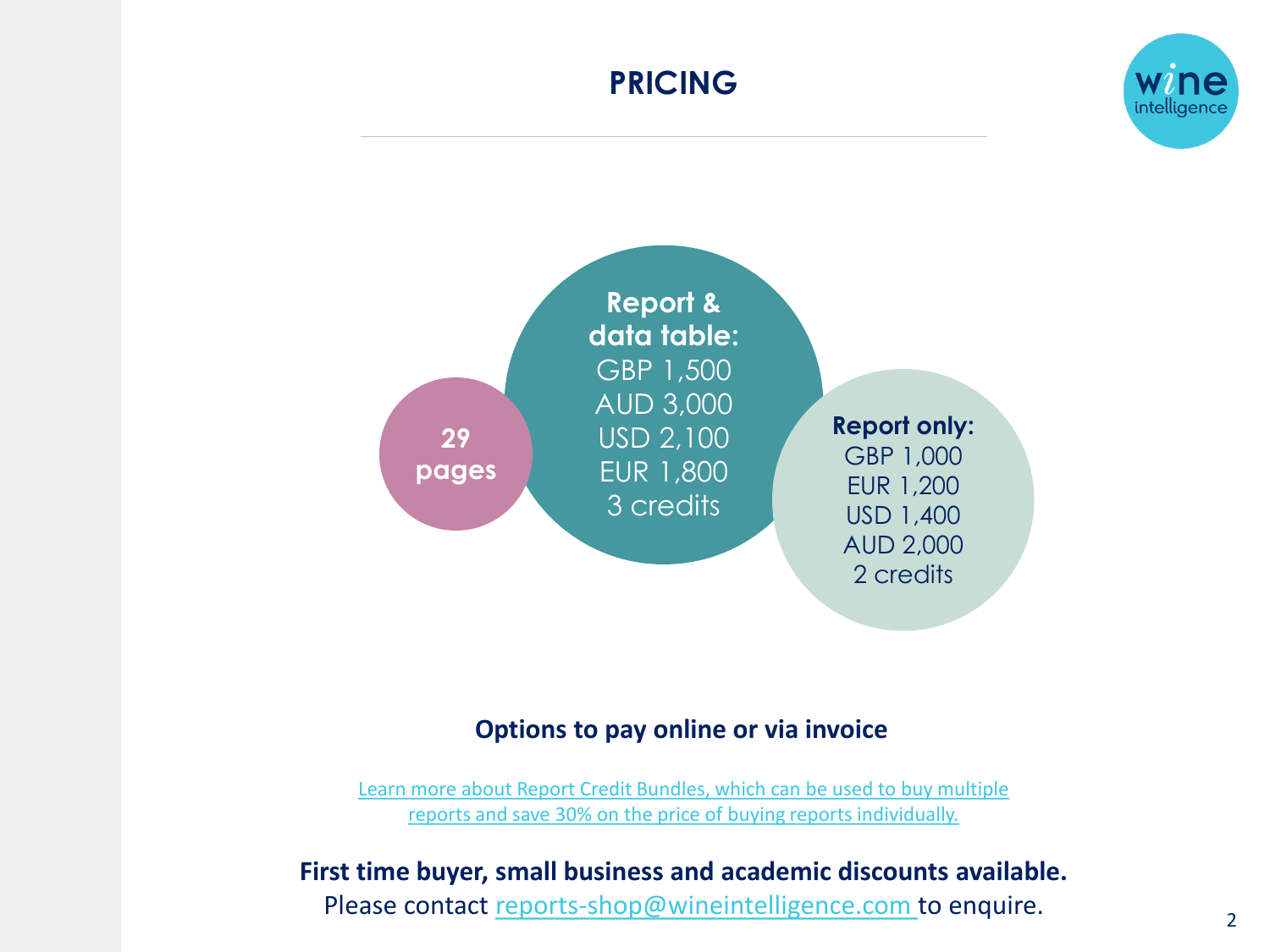## **CONTENTS**



**05 27 Introduction Report Information**

## **07 Global markets summary**

E-commerce online users and considerers Online wine buyer demographics, frequency and spend

Online wine-buying frequency Online wine-buying frequency change Wine purchase drivers amongst online wine buyers



#### **E-commerce in the US market**

Demographics Channel usage and usage consideration Online wine-buying frequency Online wine-buying spend Triggers to online purchasing Online platform usage Sources of information Trust of sources of information

## **Research methodology**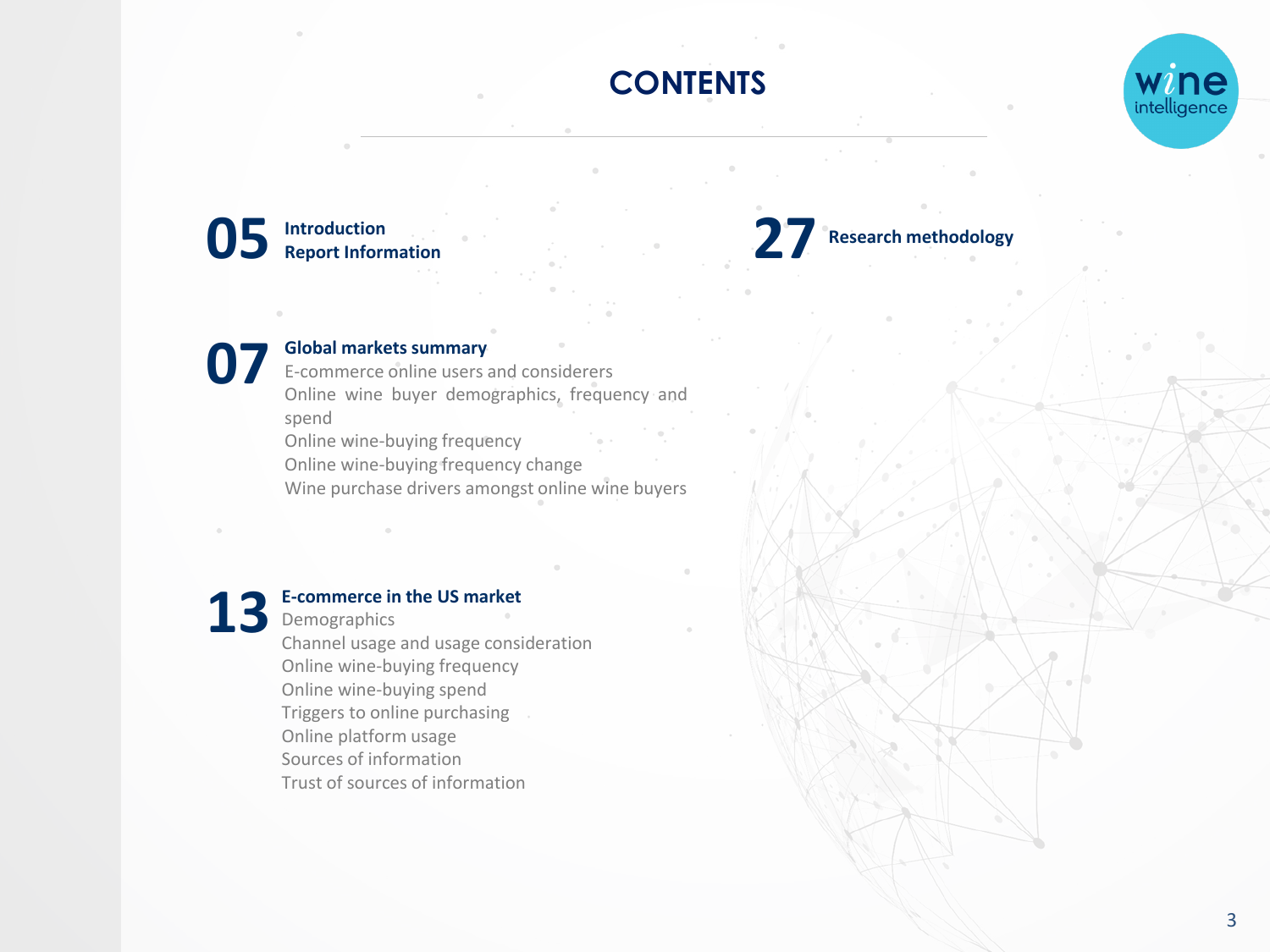## **GLOBAL WINE E-COMMERCE: REPORT INFORMATION**



## **Definitions of online 'users' and 'considerers'**

The following online wine-buying channels were added to usage and consideration questions within each market in order to define online 'users' and 'considerers':

• From an online retailer

• From a winery's website

• From a wine club / membership organisation

- From a delivery app
- From a supermarket / hypermarket website

#### Notes:

- 'On the internet' was used to define online users and considerers in Ireland
- Online channels shown to respondents varied by market, depending on national legislation and presence / maturity of certain subchannels

4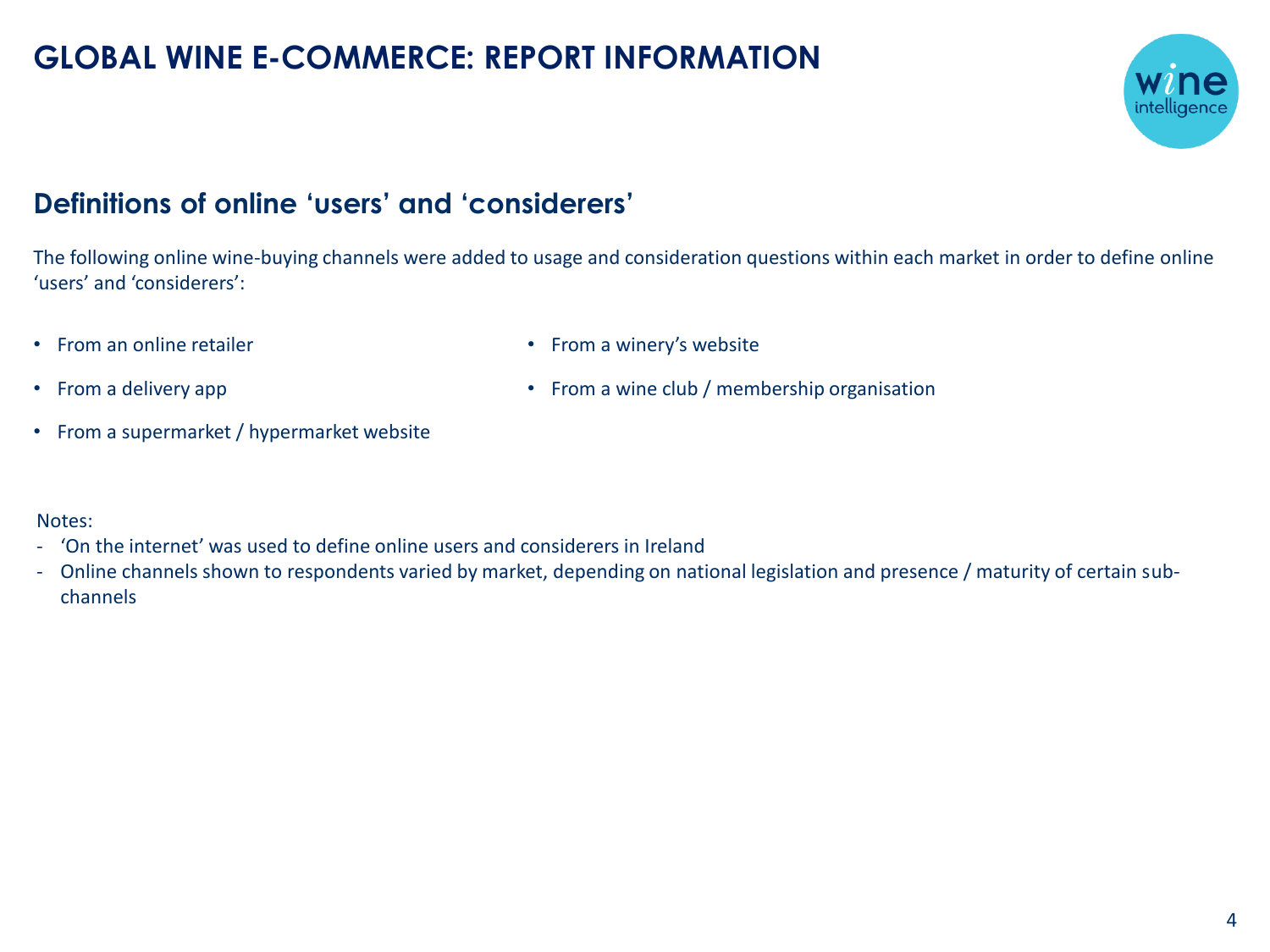## **EXAMPLE SLIDE: E-COMMERCE USERS AND CONSIDERERS**

E-commerce for wine is mainstream for Chinese wine drinkers, and is taking meaningful share of market in other territories; note also the potential in North America, where considerers outnumber users by two to one

## Online users and considerers by market

Source: Wine Intelligence Vinitrac® Global, October 2020, n>=703 wine drinkers in each market

Users: % who have bought wine from an online channel in the past 6 months Considerers: % who would consider buying wine from an online channel in the future Base = All wine drinkers in each market (n>=703)

#### 69% 58% 43%  $\sigma_{\rm 2}$ 24% 47% 44% .<sub>%</sub> 73% 75% 32% UK 56% 73% 75% Canada 16%  $\bigcap$  $3<sup>3</sup>$ **25.9** 8% **17.5**  $\sim$ 38% Ireland 30% 38% Germany  $2.1$ 24% China **25.8** 8% **52.6** US 58% Japan **73.0 23.9** 67% 29% 69% 55% Mexico 47% Hong Kong 40% 43% **8** 75 75 75 69% **1.7**  $\overline{\phantom{a}}$  1.9 58% 54% Singapore 29% **2.0** 61% 38% Australia **10.6** vinitrac Note: Ireland usage and consideration data omitted due to methodology changes

5



**Channel usage** Channel consideration

 $\bigcap$ 

Size of bubble represents size the wine market in terms of wine drinkers

**#**: Population of wine drinkers in each market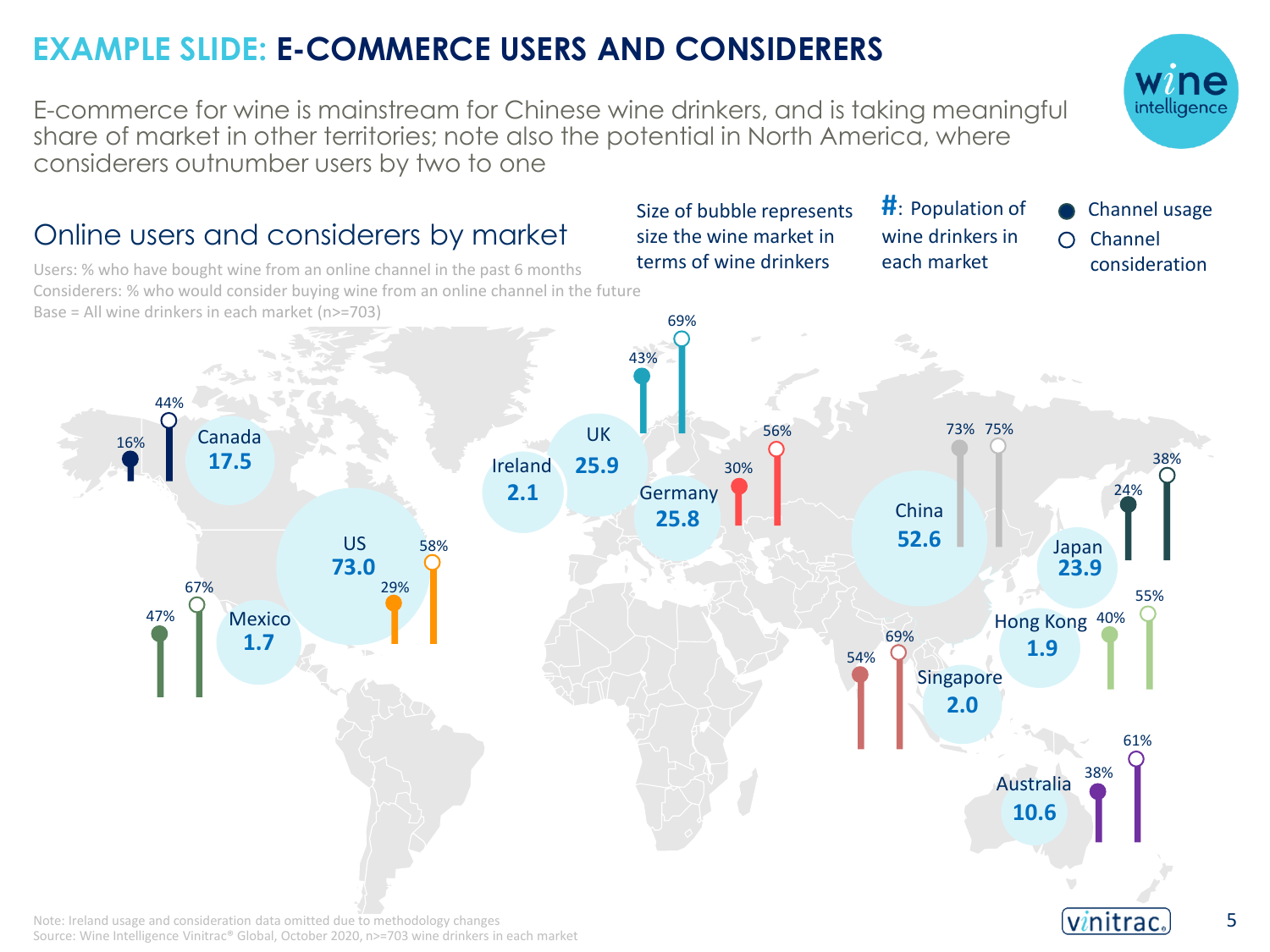## **EXAMPLE SLIDE: US: ONLINE BUYING BEHAVIOUR**

**On average** 14.8 times per year

Male wine drinkers, Millennials and Gen X are buying wine online more often than other groups, in line with younger, experiential segments Engaged Explorers and Generation Treaters



### Frequency of online buying: by gender and age







 $\overline{G}$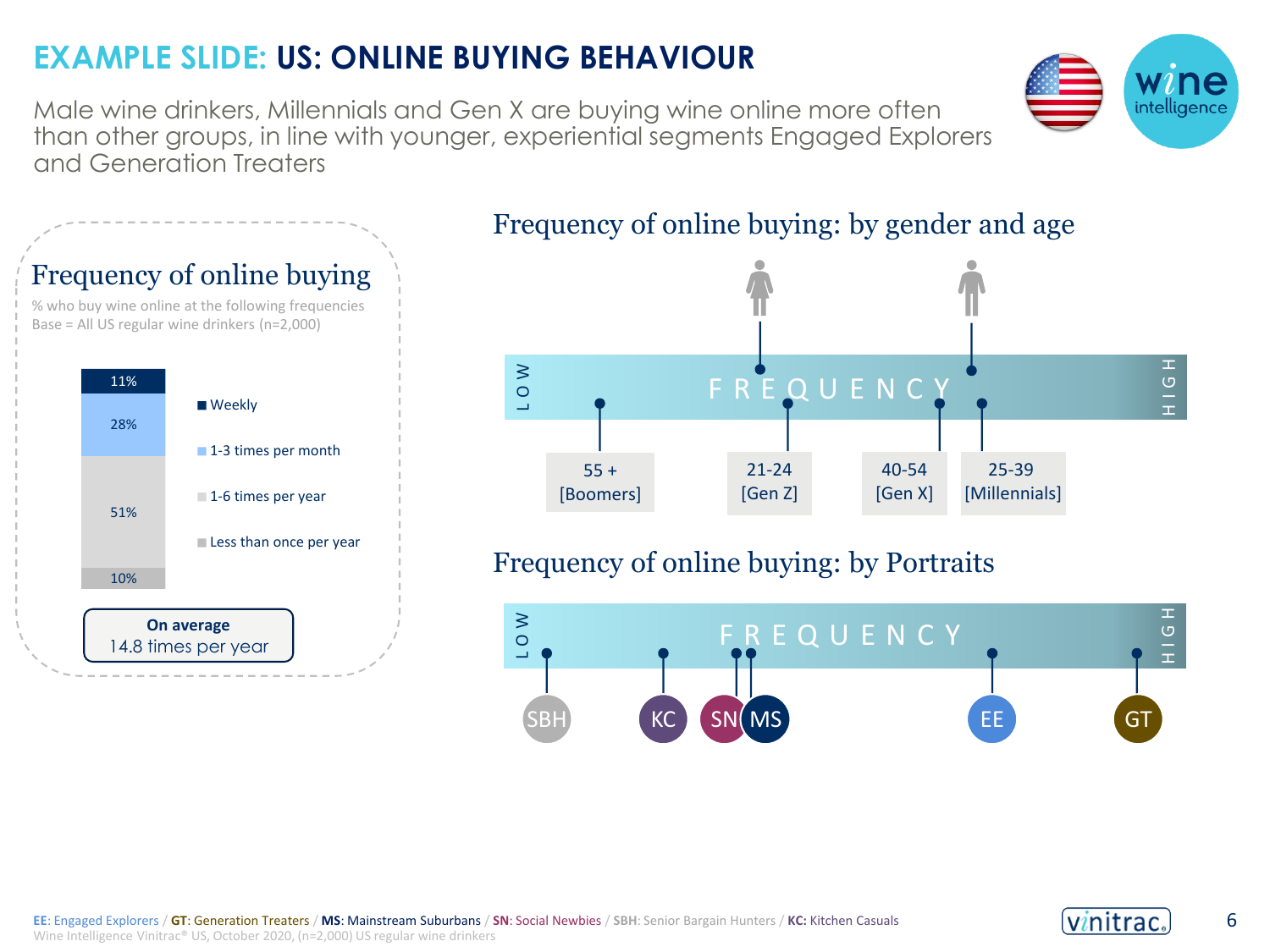## **METHODOLOGY**

Vinitrac® US

- The data for this report was collected in the US in October 2020
- Data was gathered via Wine Intelligence's Vinitrac® online survey
- Respondents were screened to ensure that they were at least 21 years old; drank red, white, rosé or blush wine at least once a month; and bought wine in the off-premise or in the on-premise
- **EXTER** Invalid respondents (those who sped through the survey or gave inconsistent answers to selected questions) were removed before analysis
- The data is representative of US regular wine drinkers in terms of gender, age and US Divisions
- The distribution of the sample is shown in the table: **Source: Wine Intelligence, Vinitrac® US**, October

|                     |                           |       | <b>Oct-20</b> |
|---------------------|---------------------------|-------|---------------|
|                     |                           | $n =$ | 2,000         |
| Gender              | Male                      |       | 51%           |
|                     | Female                    |       | 49%           |
|                     | Total                     |       | 100%          |
| Age                 | $21 - 24$                 |       | 7%            |
|                     | $25 - 34$                 |       | 21%           |
|                     | 35-44                     |       | 20%           |
|                     | 45-54                     |       | 14%           |
|                     | $55 - 64$                 |       | 15%           |
|                     | 65 and over               |       | 22%           |
|                     | <b>Total</b>              |       | 100%          |
| <b>US Divisions</b> | <b>New England</b>        |       | 5%            |
|                     | Middle Atlantic           |       | 15%           |
|                     | <b>East North Central</b> |       | 11%           |
|                     | <b>West North Central</b> |       | 7%            |
|                     | <b>South Atlantic</b>     |       | 21%           |
|                     | <b>East South Central</b> |       | 4%            |
|                     | <b>West South Central</b> |       | 11%           |
|                     | Mountain                  |       | 7%            |
|                     | Pacific                   |       | 19%           |
|                     | Total                     |       | 100%          |

2020 (n= 2,000) US regular wine drinkers

Other sources in the report include Wine Intelligence market experience, secondary sources and trade interviews.



7